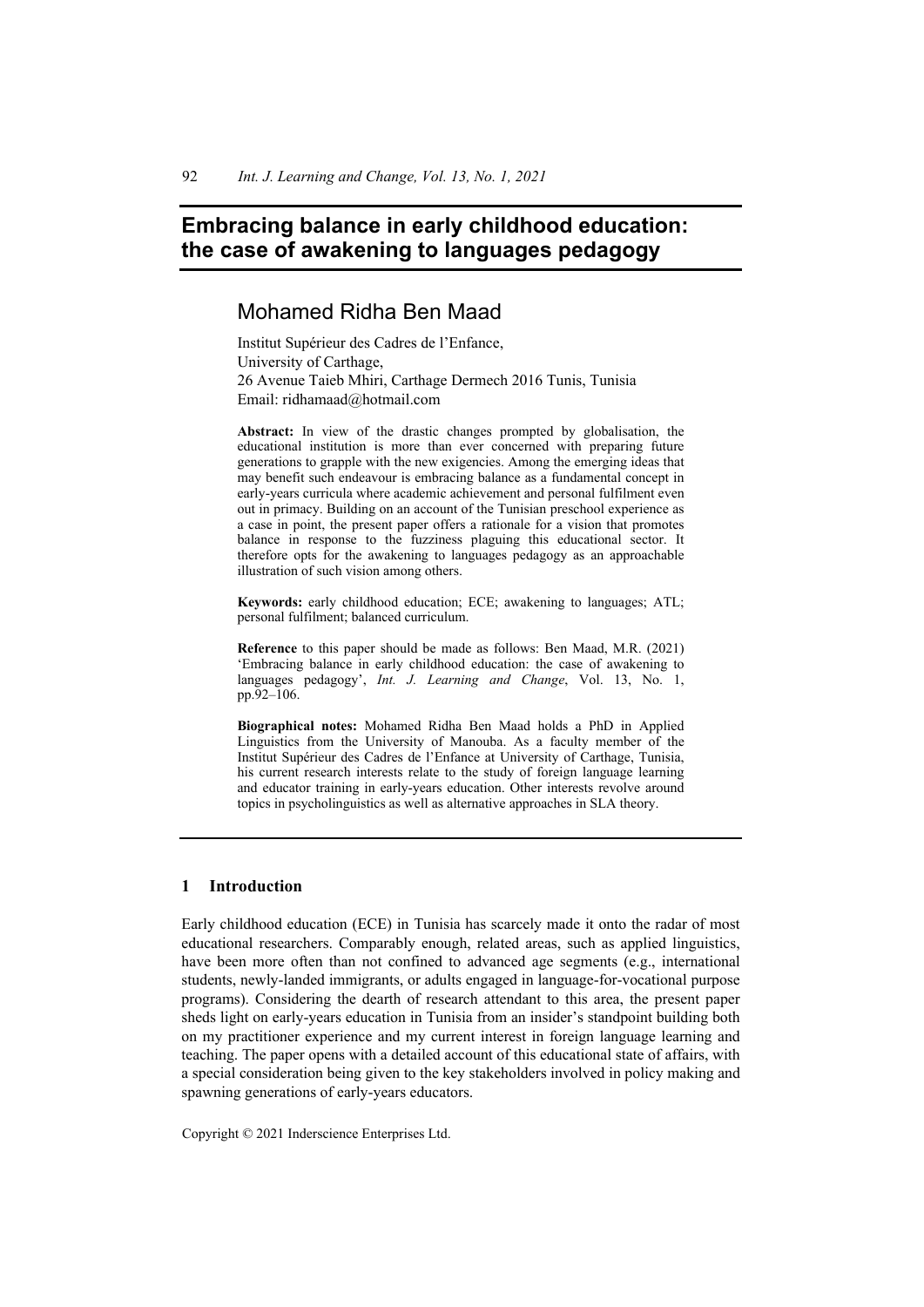This overview points to the lack of a consistent vision undergirding this educational sector insofar as the child, the educator, and the pedagogical practices are concerned. This reality reflects a zeitgeist plainly detached from the new educational paradigms that strive to develop a sustained picture of a well-rounded 21st child model with the capacity to think critically, creatively and cooperatively. Hence, the paper embarks on a case-making effort through embracing balance as an alternative to the dominant discourse that advocates achievement at the expense of personal fulfilment. After addressing the theoretical accounts underlying this approach, it highlights the expediency of balance to the established domains of child development: physical, socio-affective and mental. It concludes with early foreign language learning, particularly the awakening to languages (ATL) approach, as a case illustration to verify the feasibility of such a model.

#### **2 A spotlight on Tunisia's ECE**

#### *2.1 Background*

ECE in Tunisia revolves around three main educational institutions: the kindergarten  $(N = 4,005, 70\%$  enrolled), the koutteb  $(N = 1,380, 12\%$  enrolled), and the preparatory school ( $N = 2,055, 18\%$  enrolled).<sup>1</sup> Kindergartens are administered by the Ministry of Women, Family, and Childhood. According to the Pedagogical Guide of 1987, this institution is purported to engage children in socio-educational activities to help them develop their mental, psychomotor, social and affective skills. The koutteb is a parallel educational body running under the custody of the Ministry of Religious Affairs. It offers an essentially religious schooling, basically the recitation of the Quran in a Madrassa-like style. The preparatory school, run by the Ministry of Education, is primarily concerned with preparing five-year olds for the upcoming academic phase. This body is physically accessible in both kindergarten spaces and primary-school surroundings.

One issue that transpires from this outline is the lack of a coherent perspective over ECE, as evidenced by the sector's uncoordinated administration by three ministries. By way of illustration, kindergartens are regulated by a ministry whose core interest rests on social commitment to family affairs and the child being part of the whole. Worse though, those schooled in the koutteb exclusively in mosques – pedagogically inconvenient sites lacking basic schooling standards – are hardly watched over by any control body in a state that supposedly promotes secular values (Ben Miled et al., 1985). The lack of a national strategy also inheres in the absent will to make preschool compulsory rather than a privilege where only four out of ten children are schooled by the three above-mentioned educational bodies. Such disproportional representation of schooling attendance extends to the differences between the underprivileged areas in the deep west of the country (17%) and urban areas (60%). Added to that is the privatisation of the ECE sector since the 1990s which operates relatively off the watch of a supervisory body.

Issues attendant to the quality of human resources and educator training add to this chaotic picture. Out of the 11,055 practitioners working in kindergartens, only 1,220 received advanced training (2014 Ministry of Women, Family, and Childhood Report), where the rest received little, non-specialised, or no training in any way. As to such training, it was exclusively offered by the Institut Supérieur des Cadres de l'Enfance which accepts students freshly graduated from secondary schools in a program spanning over three years. In fact, the core of the training program, essentially geared to the needs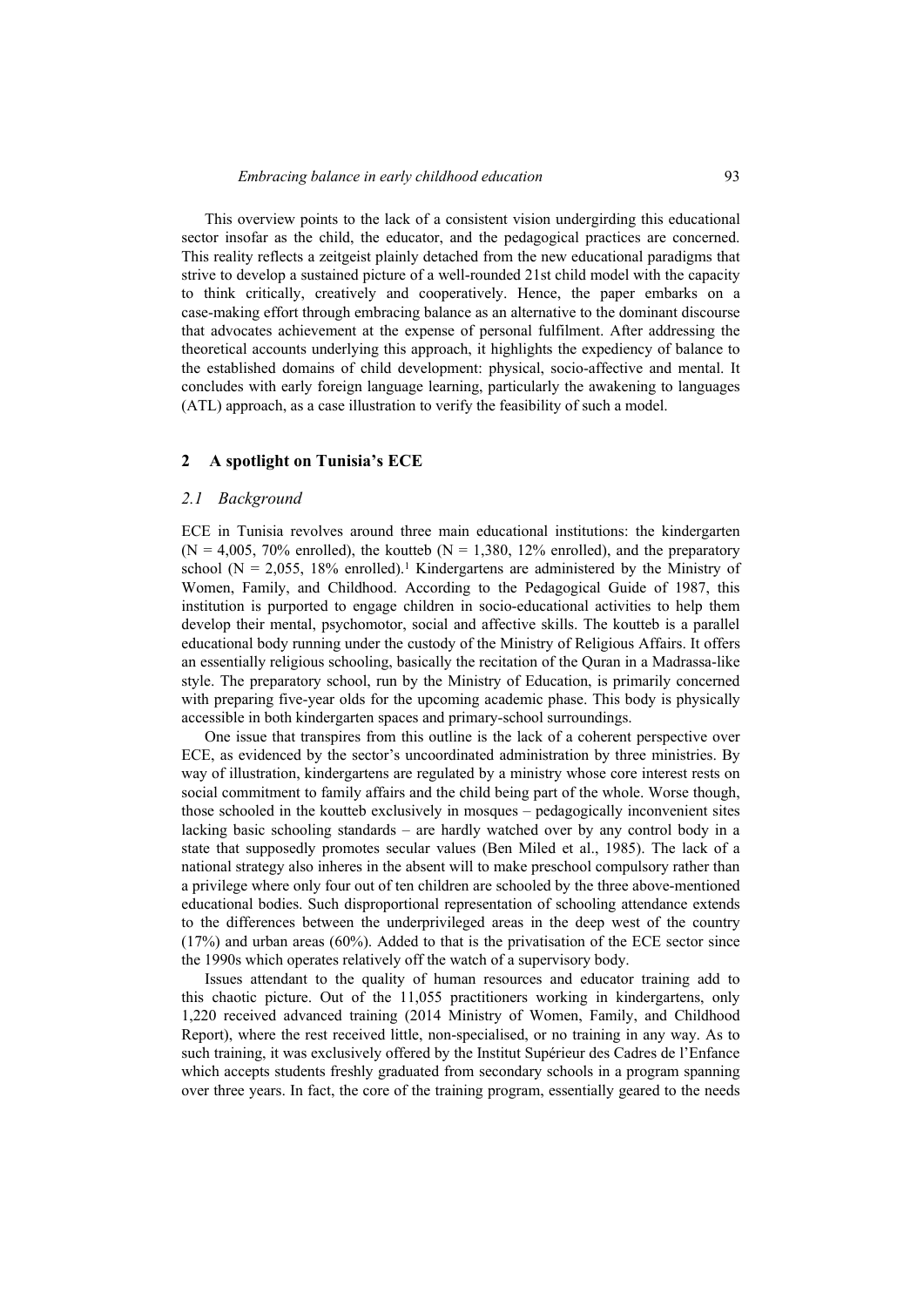of the job market, does not seem to be undergirded by a coherent and dependable theoretical substrate, so much so that the curricular orientations and the faculty fabric reflect this sense of incoherence (see Ben Maad, 2014). In fact, much of the available coursework and even full specialty tracks are tailor-made in accordance with the academic interests of some faculty members.2

# *2.2 ECE vision deficiency*

From all the chaos reported presently, it follows that the crux lies in the absence of a clear vision over three ECE constituents: the child, the educator and pedagogy. First, there is a distorted view of the child being a learning device purported to get ready for school, not life.3 Second, the vocational factor weighs heavily in the collective psyche of the faculty, seeing model educator more of an individual mastering a set of skills to accommodate the job market than a process of growth into educational leadership. Third, the mainstream pedagogical practice lends itself to the 'academisation' of the learning experience (Kirchner, 2011; Marcon, 2012). Numeracy and literacy consume the pedagogical agenda of educators so as to 'streamline' children's skill set for a solid start in their future academic life. A noteworthy example of such 'hothousing' practice is the teaching of English from an age point as early as four years on the premise that an early acquisition of such languages would serve as an asset in later stages of their education (Ben Maad, 2014).

The triad of custodian ministries follows a braid of disparate discourses in their take on ECE affairs. As to the Ministry of Women, Family, and Childhood, there is some tendency to focus on social issues such as child protection, seeing the socially-driven priority to support the most vulnerable segments of society like women and children. The educational matter does not seem to rank high on its priority checklist. Differently enough, the Ministry of Religious Affairs' discourse is premised on the question of identity, thus consolidating the cultural values of Islam onto generations presumably susceptible to losing such values to the competing ideas emanating from the Western culture. When it comes to the Ministry of Education, the scholastic proficiency-oriented spirit prevails. Its discourse consists in the consolidation of numeracy and literacy skills to prepare children for the impending 'race' towards academic excellence (Kirchner, 2011).

Another share of responsibility for such visionary deficiency falls onto the shoulder of the related scholarly circles that hardly see ECE as a multi-disciplinary research field. A case in point is the country's sole child-focused tertiary institution. Therein, it was not always heart-warming to advance any cross-disciplinary projects (Ben Maad, 2014). Cross-disciplinarity is also of peripheral importance in terms of hiring novice academics. New openings are hence filled by academicians scantily interested in this educational sector. The recruiters would consider eligibility for such openings based on how well a candidate is doing in his/her research area, regardless of whether it is related to the child as a focal point. With such corporatist mood, it would seem untenable to advance a standard and coherent vision where the child concept is exclusively pulled towards a given discipline while discounting others.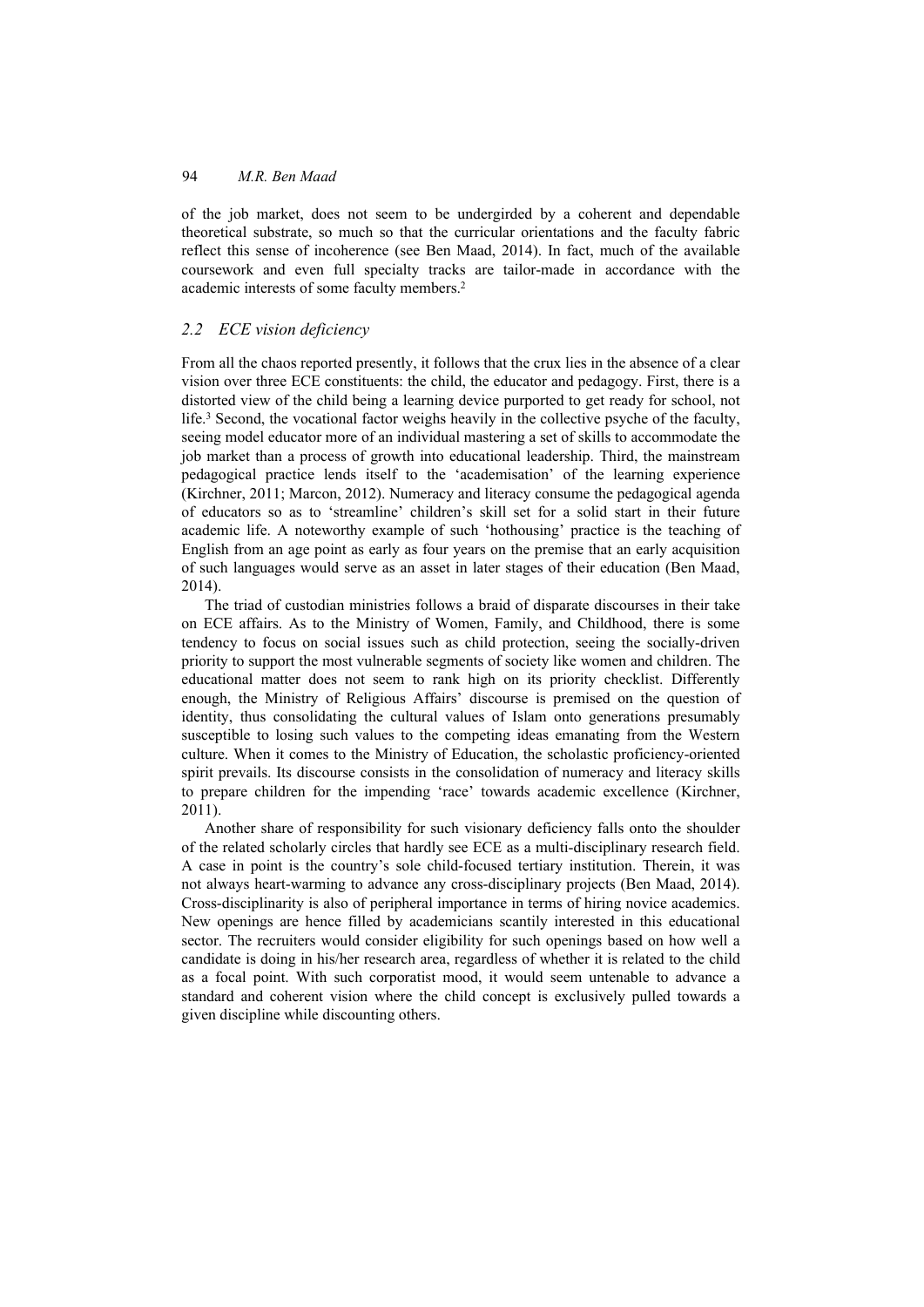### **3 The 21st century child: surviving globalisation**

Human history has witnessed a breakthrough in its dynamics of development. Wars and cultural transformations are now being determined by the new powers of corporate world. Our lifestyles have changed accordingly, and so has our collective psyche. The changes are such that today's children are the most susceptible to such changes. The fast-paced educational environment, fully reflective of this new reality, exerts aberrant pressure on children pushing them into unhealthy life patterns. Early-years education, especially in the third-world countries such as Tunisia, does little to address the issue of adversity facing children. Evidence for such vulnerability abounds on such behavioural distortions as depression. In view of that, Ferrari et al. (2013) reported that the depression level in the North African countries, exceeding the proportion of 7% across their populations, ranked as the highest in the world against a global average of 2.5%. In view of these alarming figures, the mainstream educational system would – together with or independently from other variables – have a good share of responsibility.

One factor that may explain this aberrant picture is the hegemony of a culture of excellence that engages the key educational stakeholders in these countries from parents to curriculum designers. In an out of the preschool environment, children's educational experience seems to be shaped by a 'more-is-better' attitude where priority is fully given to the academic attainment of literacy and numeracy (Ben Maad, 2014). Instead, two major elements are deemed indispensable at such tumultuous time: the promotion of children's well-being and the skills needed to acclimate to the new world challenges. Well-being constitutes an overriding component of ECE curricula in Europe and North America. It refers to the development of positive affect confidence, satisfaction, pro-social attachments, self-regulation, etc. Educators should accordingly develop an environment where children need to think creatively, also to be valued, empowered, and socially engaged, so as to feel positive about themselves and their environment. The sum of such experiences would strengthen their resilience and resourcefulness.

Surviving today's multiple challenges also requires a suitable skill set which recent ECE literature foregrounds as its prime objective (Kumar, 2016). In this purview, a number of lead organisations and policy-makers associated with educational matters (e.g., the Council of Europe and the US National Education Association) have made tremendous strides in terms of theorising and planning. Under the guardianship of the Council of Europe and in association with the US Department of Education and other organisations, the Framework for 21st Century Learning platform – jointly with the effort of practitioners, research specialists and community leaders – was held to hammer out a vision of learning that ties in with the globalisation-triggered challenges of today (Partnership for 21st Century Learning, 2017). This platform encapsulates the target competencies into four master skills – namely the four Cs: critical thinking, communication, collaboration and creativity. Where the implementation of this framework has become a standard citation in cutting-edge curricula around the world, it has been still on the margins of interest in Tunisia's ECE circles.

Research has attested to the bearing of these skills on strengthening children's resilience and resourcefulness. There are in this vein some research accounts on the negative correlation between critical thinking and extremism; that is, when an educational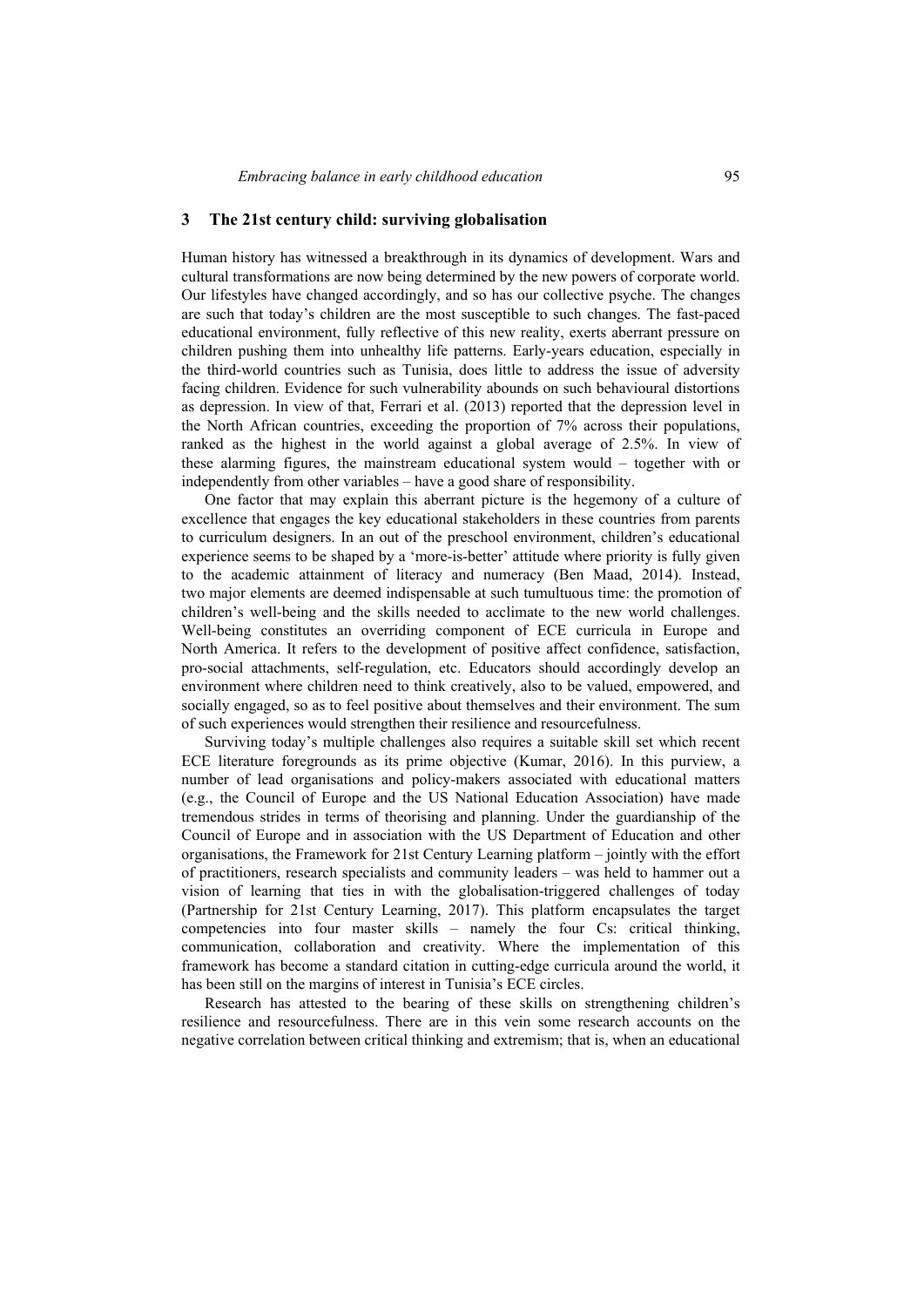system does not promote critical reflection, it may well spawn impressionable minds and streamline the process of radicalisation. Rose (2015), in this purview, maintains that irrespective of the schooling level of achievement, there is a tendency among those who pursue science education to adopt radical ideologies. Evidence of such assertion comes from the studies reported by Schwartz (2008) on medical students and by Gambetta and Hertog (2017) on engineering students. The latter characterise an *engineering mindset* according to three dimensions: *monism* (i.e., 'why argue when there is one best solution'), *simplism* (i.e., 'opt for easy solutions') and *preservatism* (i.e., 'truth is eternal and must be preserved'). Such *forma mentis*, Rose (2015) continues, is nourished by the educational diet provided by curricula that encourage cognitive closure and aversion towards ambiguity.

On the reason why Tunisian Jihadists in the Syria-based Islamic state group ranked the second highest in number across the Arab world, Rose (2015) notes that the majority received advanced education since the "Tunisian educational curriculum in science, math and technical disciplines [which] does not generally give students analytical or research skills or the ability to do critical thinking." His account ties in with Davies' (2008) in the sense that schooling diet offered by scientific disciplines makes students invariably anchored in a dualistic view of the world, and hence stuck into essentialist identities. Nonetheless, to the entrenchment of absolutism in these young minds, globalisation appears as a destabilising factor of secularisation and relativism, causing them a good deal of disarray and anxiety that may well turn into violent forms of expression.

Equally, consolidating one's resilience among the four 'Cs' is the master skill of creativity. In an increasingly convoluted and demanding world, thinking creatively is more of a survival tool than a dispositional attribution. This intellectual resource may help children develop a multifaceted approach to life, imbuing them with an expediency to figure out many-sided and innovative ways to address issues that are ever more dynamic and diverse (Merrotsy, 2017; Selby et al., 2005). In the case of Tunisia, creativity does not seem to catch enough imagination among educationalists given its rigid association with and confinement to the field of arts (Ben Raies, 2017). Failure to revisit our view of this skill as a form of resilience may figure in our misleading responsiveness to issues such as unemployment and job creation. Where the mainstream analysis of such issue remains politically-loaded, reducing unemployment to bad governance in terms of adult training policy, the cause may well be couched in the roots of early-years education.

Investing in resourcefulness and creativity does not seem to garner the attention of Tunisian educationalists. A noteworthy rationale for such argument lies in Ben Salem's (1994) observation that Tunisian engineers do not nourish the cult of innovation and creativity. Ben Raies (2015), building on a recent report by the OECD (2015), also maintains that it is not the quantity of the courses which constitutes the problem nor is the quality of savoir they receive. The weaknesses of graduates would come from the failure of creativity and the entrepreneurial spirit, which may highly explain their difficulty to adapt to the changing exigencies of market economy. In fact, it follows that the deficit is rooted far back in their early formative years where little effort exerted to engage their creative reflexes. In view of their packed literacy and numeracy focused schedules, such reflexes which thrive in an environment of freedom and well-being would unwittingly congeal, or at least decelerate.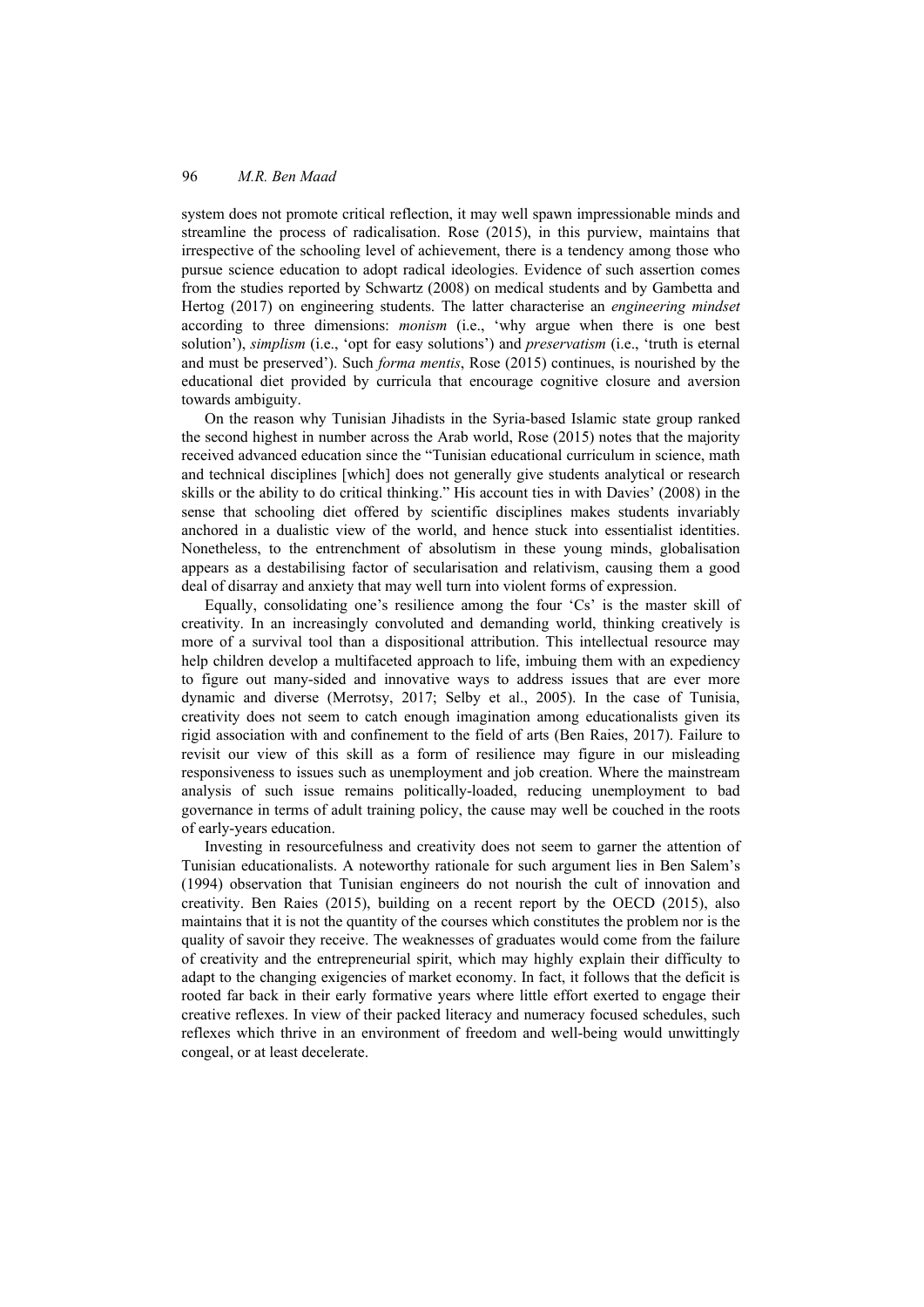# **4 Balance as a frame of reference**

The above account of Tunisia's ECE state of affairs may warrant child-focused scholarship to focus on articulating a new pedagogical platform inspired by the philosophy of balance. Despite the related allusions in few curricular projects such as that of the State Board of Education in North Carolina (NC Department of Public Instruction, 2003) and a number of ECE training programs in North America and Europe (e.g., Berkley's Early Childhood Education Program), the concept of balance did not seem to catch the imagination of the research mainstream. Marcon (2012), in her large-scale survey across the USA, referred to such imbalance with focus being skewed to the 'academisation' rather than personality-building. She noted that such wave of academisation generally witnessed in the chartered preschools is in part a reflection of academia's disproportionate focus on literacy research. The issue may well be justified by the theoretical grounding of balance.

The concept of balance has a perennial presence throughout the history of literature, perhaps from the times 'Nothing in excess' was inscribed on the walls of Apollo temple in Greece to today's New Age movement. In that Aristotle's *golden mean* stands for moderation as the barometer of moral behaviour where extremes, no matter how they may sound tempting every so often, always epitomise deficiency and occasion counterproductive behaviour. Balance reflects a relativistic view of knowledge tightly associated with postmodern thinking. The idea of balance intimates some tendency to stand away from any fixation with a given idea or an established theory. This also lends itself to the developmental research and theory which constituted constant tributaries to mainstream ECE curriculum design and related practices worldwide. In fact, such theories provide one angle on how child development unfolds in a predictable way (Ryan and Grieshaber, 2005).

Alternatively, postmodernists do not capitalise on the value of predictability in child development. Ryan and Grieshaber (2005), in this respect, call for a paradigm shift from the universalist claims cultivated by renowned researchers such as John Piaget, John Watson, Urie Bronfenbrenner, among others. Science, like any other social construction, is value-laden, and so scholarship is constrained by a set of context-specific values that determine how knowledge is perceived. Also questioned by the postmodern perspective is early-years educators' gullibility to apply a given developmental model to educational contexts regardless of their cultural specificities. As such, they would unwittingly rely on a developmental knowledge-base predominantly informed by homogenous child populations (mostly of White middle-class European/North American lineage), with peripheral attention being accorded to populations from underprivileged areas of the southern hemisphere. Balance in this respect is at the core of the educational practice, with educators extracting the best of developmental knowledge (i.e., situating knowledge) and the idiosyncrasy of learning (i.e., multiplying readings of the learning event/people).

How the concept of balance ties in with early-years education hands-on may well be ascribed to the unprecedented changes we are presently going through. Postmodern practices would more than ever before command due attention in a globalised world as our contemporary social life is gradually morphing from similarity into hybridity (Ryan and Grieshaber, 2005). Added to the understanding that children are being raised differentially according to the family and community circumstances constantly varying in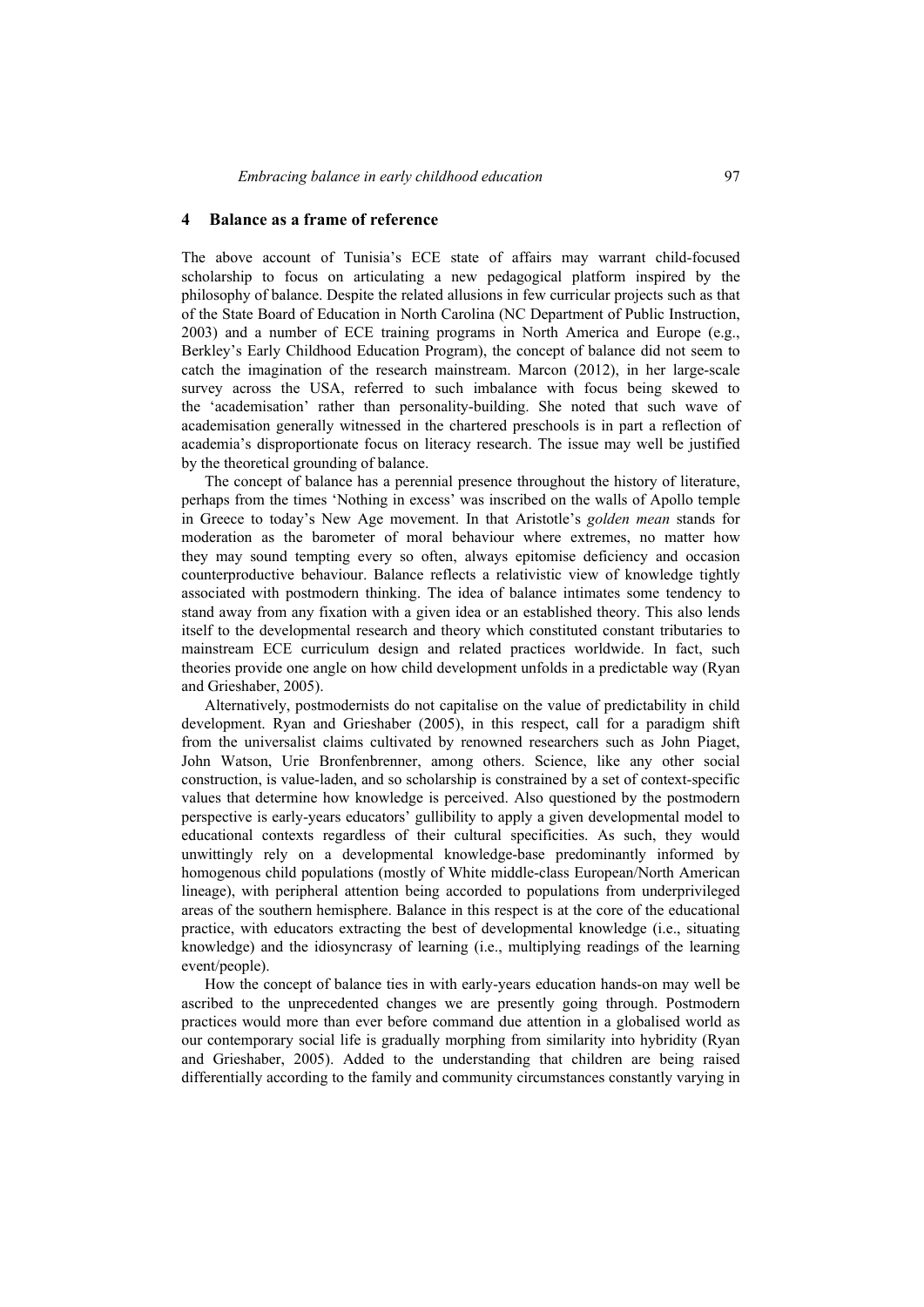intensity, emerging technologies and their accessibility have widened the margin of influence on children. When they set foot on their new educational environment, preschoolers and even kindergartners bring with them a variety of experiences, thus making the task of educators to standardise the patterns and rate of growth hard to achieve. In view of such challenges, there is ample reason to position the concept of balance onto the foreground of our curricular interests. Commensurate with this argument is Marcon's (2012, p.159) statement that "maintaining an optimal balance across developmental domains that is appropriate for each age group as well as each individual child is the key. In the absence of balance there is a potential to do more harm than good."

Any consistent vision for ECE cannot deliver unless based on an operational definition of the child and child development. In consideration of human ecology, childhood is defined as an ongoing process of growth whose journey towards maturity is not unique. Much like trees, the developmental course of children would proceed in a holistic way; and one overarching universal rule that controls one's pace and trajectory of growth is balance. Throughout such process, there is perennial effort to achieve some form of symmetry now that we are imperfect beings. In the words of Albert Einstein, riding the bicycle of growth is only when we keep up to some balance so as to optimise such process. Viewed as a micro-system, the child would need a balanced macro-system (i.e., the family and beyond) to ensure some stability along a road recurrently marked with criss-crosses. It is in the spirit of compromising that s/he finds a chance for growth, much as illustrated in Vygotsky's zone of proximal development where the optimal moment of learning comes upon the need to balance a missing piece of input here and now.

It is also crucial to note that a vision for a balanced child development stipulates an evaluation control system. Balance would serve as the platform for all forms of assessment, a benchmark against which one can judge the shape and rhythm of child development as any other forms of human experience. That is to say, behavioural anomalies (e.g., criminality, depression, introversion and power abuse), physical disorder (e.g., obesity, heart disease and anaemia), and deficiency levels of literacy and numeracy are unexceptionally manifestations of imbalance. The reverse also applies to positive forms of behaviour (e.g., peace, democracy, toddler's walk and love) as indicators of balance. That even applies to existential issues and concepts related to our raison d'être and we take for granted. One example that lends itself to this idea is Thomas Merton's description of wellbeing as not a matter of intensity (i.e., related to excess or achievement) but a state of balance.

By this token, assessment indicators such as success/failure, mastery, excellence, and achievement would be supplanted by rather expedient terminology (i.e., *healthy* development instead of *successful* skill mastery). Furthermore, drawing on balance to capture the idiosyncrasy of child development affirms the idea that we have unique paths, rates and tributaries of development, which makes individuals compare against one another's achievement(s). Overall, in line with this perspective, adopting balance as a value system would enable early-years educationalists, from curriculum designers to fieldworkers, to draw on more commonsense in judging their professional experience in terms of objectives and practices. In the Tunisian context, that would perhaps help relax misconceptions about the poor quality training that young educator graduates have received. When it comes to evaluating the candidacy of these fresh graduates to the job market, it is common practice that their professional disposition is simplistically judged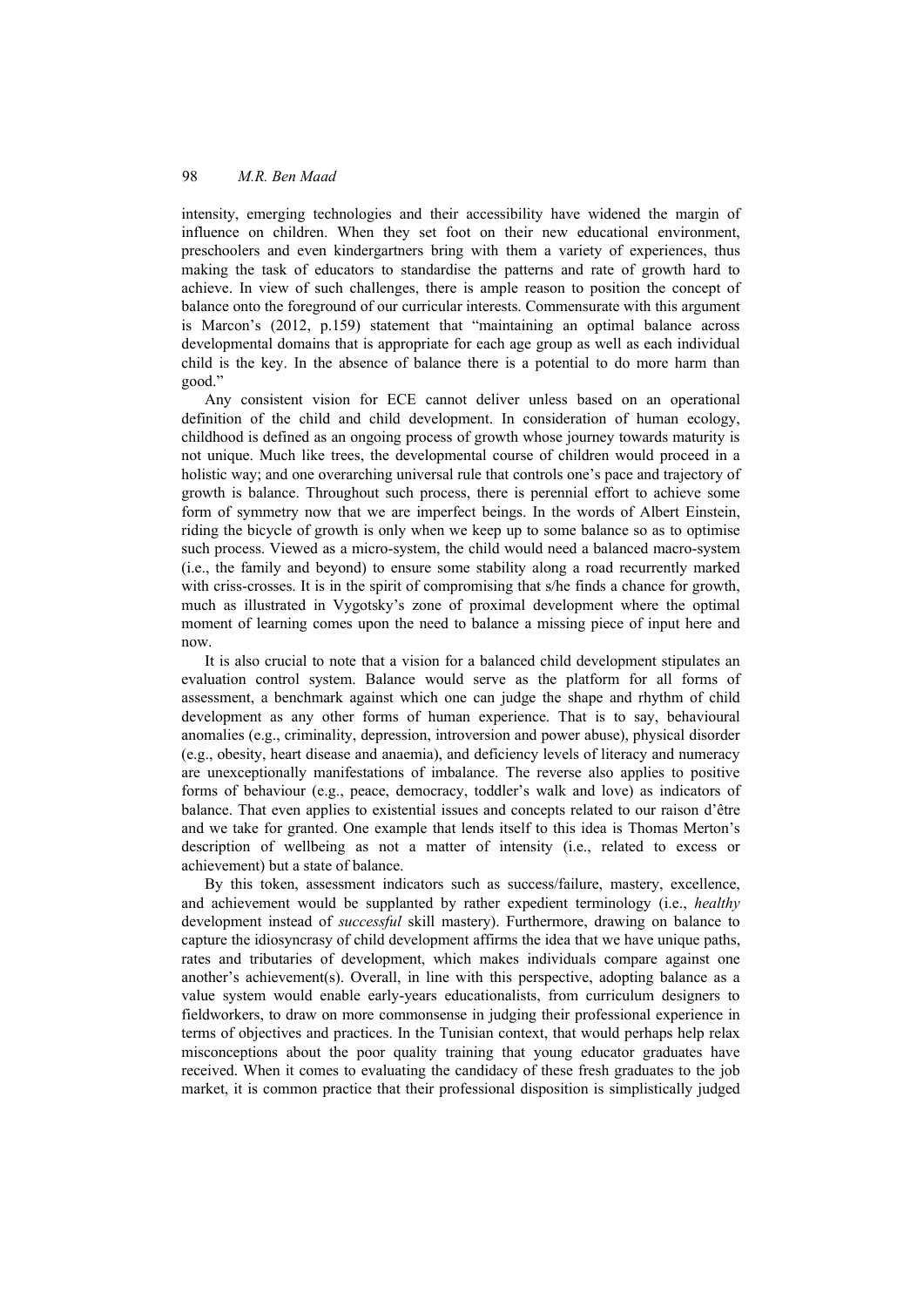against an accountability system based on the number of skills, training hours, and the sum of theory accumulated. That would accordingly make good sense when viewing an educator as depository of a skill set rather than a process of growth that requires indefinite accretion of experience to attend maturity.

## **5 A balanced curriculum**

Considering balance as the theoretical substrate for educationalists in their effort to offer a framework that optimises child development (NC Department of Public Instruction, 2003), one may find rationale in the tree metaphor. As it is in the best for a tree to grow round-shaped, it is essential to verify symmetry between and/or within domains of development as well as the balance of goals between the achievement/mastery and personal fulfilment ends (Marcon, 2012). Although the literature abounds in a number of developmental models which in some way interrelate, there is common tendency to encapsulate this pool of representations into three main strands: physical, socio-emotional and cognitive. Accordingly, a balanced comprehensive curriculum should address the developmental triad of doing, feeling, and thinking to cultivate a well-rounded child. It therefore follows, as Morrison (2014) puts it in *Forbes*, that early-years education "should be helping to produce rounded individuals, rather than processing them through exam factories." In so doing, it would help validate through such areas personal attributes that cannot be measured on a mandated test (e.g., motor skills, self-esteem, empathy, problem-solving, critical responsiveness, etc.).

*Physical balance* comprises the growth of biological mass entity and the development of motor skills from infancy up to the age of puberty. This area of development perhaps needs due focus than ever before due to the drastic changes in children' social life. One of today's child-related issues that one may identify around the world beyond cultural and geographic demarcation lines is overweight, a phenomenon hardly addressed some thirty years ago. In Tunisia, Abdelkafi-Koubaa et al. (2012) reported that obesity reached 9.1% among four and six year-old children and such figure was disproportionally higher in urban and coastal areas. In fact, child obesity is appreciably associated with the lack of physical activity and the sedentary lifestyle as well as the changing diet habits. Children's use of gadgets, for instance, has recently grown to an unprecedented level to the disregard of the playground (Abdelkafi-Koubaa et al., 2012; Ladjili-Mouchette, 2013). So, instead of hothousing preschoolers, a balanced curriculum's priority is to set balance between desk time academics and experimental/art-focused activities (e.g., using rhythmical movement to do math, dramatic representation to study language arts, and field trips to study history).

*Socio-emotional balance* is concerned with the development of children's interrelated social and emotional types of intelligence and their attendant skills. Through such skills children would be able to both identify their and others' emotions and behave appropriately towards others in a variety of settings and situations. The hegemony of the hothousing approach in Tunisian (pre)schools is a major source for a more truncated childhood plagued by new behavioural deficiencies. Premature anxiety, by way of illustration, has been frequently reported by child psychiatrists (Masmoudi et al., 2014) where it would not usually come out until the time of adolescence. It is hence no wonder to stand astonished at alarming depression figures reported by Ferrari et al. (2013) in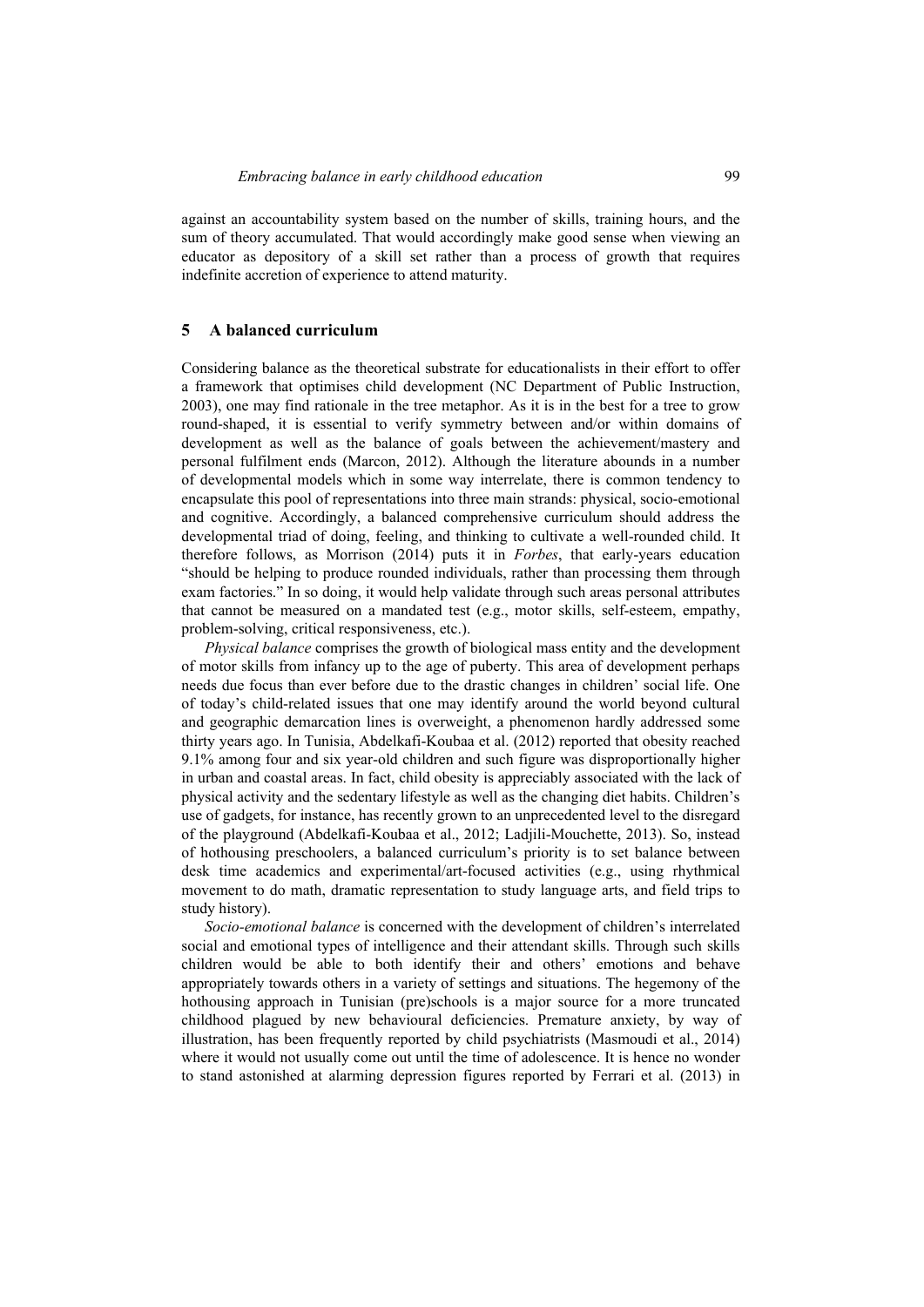North Africa. Seeds of such disorder are not lacking in our preschool programs whose one-dimensional pursuit of academic excellence has left no room for investing in children's emotions. Parenthetically, the proposal by the Minister of Education, Neji Jalloul, in 2016 to promote arts education and well-being was ridiculed by the educational community seeing it as an attempt to upset the accountability system.

Nonetheless, as it is a main concern of a balanced curriculum to advance the image of well-rounded children, focus on arts as an essential part of the basic educational programs would expectedly enhance children's well-being through a wiser management of their emotions and a better social savoir-faire (NC Department of Public Instruction, 2003). In terms of practice, this seems approachable if educators create an enriched environment for the young learners. On the one hand, preschools should constitute a steady source of positive emotional support. Like food, children need a rich diet of positive emotions which, after they imbibe, would turn into the currency that colours their social exchanges and conflicts. On the other hand, an enriched environment would not only make social interaction as the core of their learning experience, but also represent a source of empowerment that substantiates their agency. Accordingly, a range of social skills would flourish turning them into active participants rather than observers, thus promoting a range of social values such as independence, compassion, team work and constructive competitiveness.

*Cognitive balance* relates to the most complex domain of child development. Contrary to the mainstream product-focused reliance on numeracy and literacy as the major concentrations of learning (Kirchner, 2011), the balanced approach views learning achievement from a process-oriented angle. It concurs in principle with Zull's (2002) idea of education for the 'whole brain'. This would come about only if we balance out the four pillars of information processing (i.e., gathering, analysing, creating and acting). In view of that, an appropriate curriculum should align resources to feed these four master functions through creating even opportunities to exercise them jointly or otherwise. Another theoretical tributary to the idea of a cognitive balance is the theory of *multiple-intelligences* advanced by Gardner (1983), which has been a constant source of insight for early-years scholarship in terms of teaching and assessment. The categorisation of human cognition into a number of specified intelligences (e.g., visual, linguistic, logical, kinaesthetic, musical and interpersonal) and educators' awareness of such distribution would puzzle out the issue of learning variation among children. As such, excelling at one area of intelligence may cover some deficiency in other area(s), as with an excellent math teacher being unable to socialise with her students probably due to the meagre effort invested in cultivating her interpersonal intelligence during her formative years.

In view of this theoretical grounding, cognitive balance is parsimoniously conceived here as the endeavour to even out three processing modes: memory, creativity and critical thinking/analysability. Rote learning is essential to the acquisition of encyclopaedic knowledge which is in turn indispensable for the functioning and development of the other two modes. In fact, it is not hard to notice some clear one-dimensional interest among educators, at least in Tunisian preschools, in favour of rote learning. My five-year old daughter's preschool portfolio is full of evaluation tests on her thematic knowledge as well as the weekly recital assignments. Such trade-off is far more palpable in the koutteb institution whose agenda is fully premised on the memorisation of verses from the Koran. Interestingly though, the adoption of a balanced perspective would reset this pedagogical state of affairs for more substance to creativity and critical thinking/analysability. It is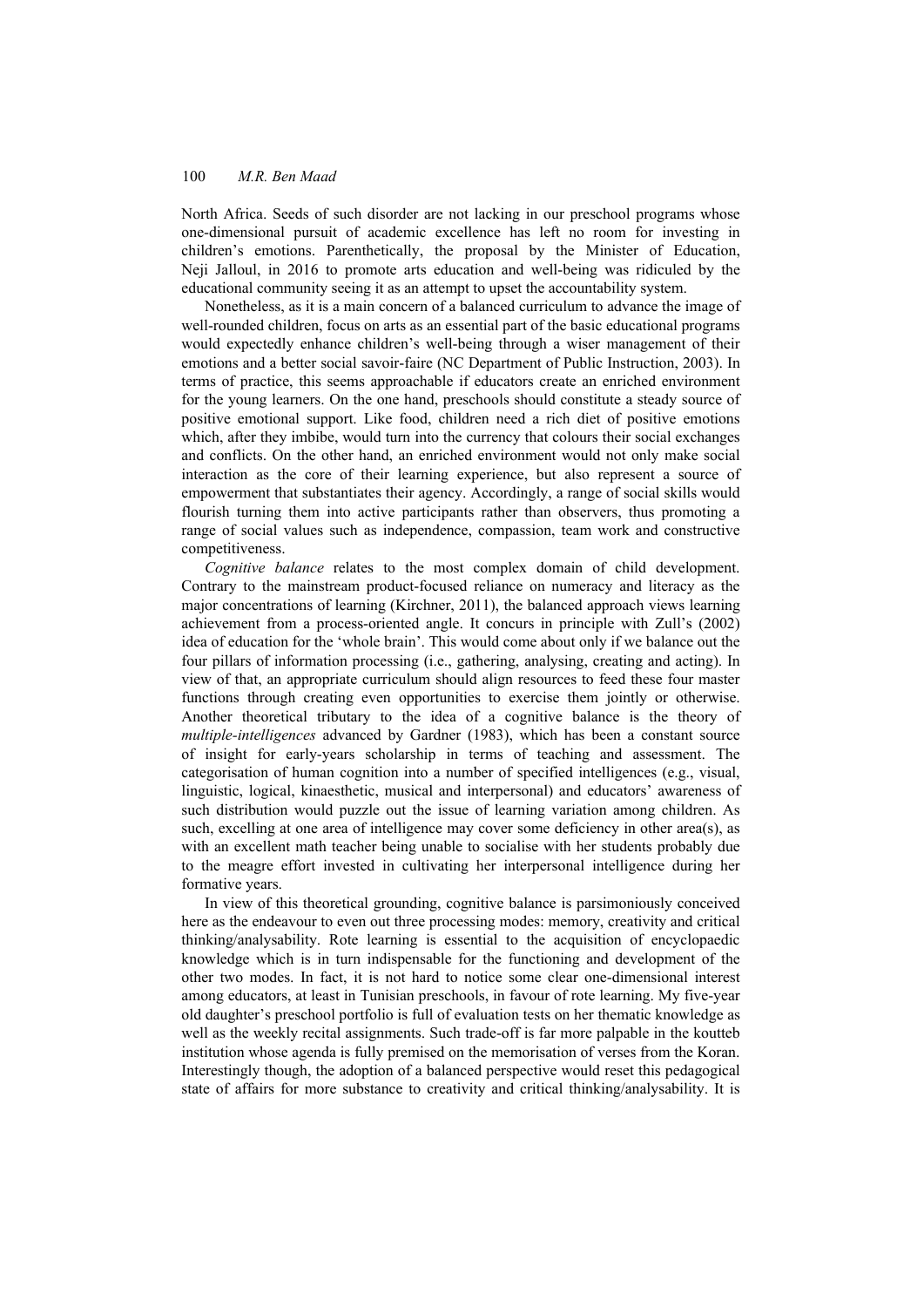hence fundamental that pedagogical practices proceed in an enriched environment without undue accountability pressure, yet imbued with enjoyable and approachable challenge. This would consistently strengthen their sense of self-regulation and free-up both their creative and analytical reflexes which can hardly flourish when these young learners are being (un)wittingly hothoused.

## **6 The case of foreign language education**

As we keep wondering about the reason(s) for introducing foreign languages to preschoolers, there is no cutting-edge effort to give this area some solid grounding. A challenging, yet important, question that is worth-addressing here is whether foreign languages should be subjects for *educating* or *schooling* children. The latter seems to occupy the pedagogical mainstream in terms of attitudes and practices. The dominant discourse is proficiency-oriented towards seeing a foreign language as a system to be mastered. What matters, according to this 'banking' view (Freire, 1972), is the stock of vocabulary to store and/or the set of grammatical rules to command. It is a one-dimensional focus on the linguistic competence in a given language regardless of its cultural component. Such discourse, also reverberating across more advanced school levels (Abid, 2012), is fundamentally justified in a culture of excellence and by a socio-economic technicist rationale to imbue future generations with the linguistic skills needed in the job market. Such disproportionate focus may be prejudicial to and deflecting from the very goal of early-years education for a healthy balance between achievement and personal fulfilment.

Congruent with a balanced approach to educating children through the foreign languages platform is the pedagogy of awakening. The ATL approach, originating from the language awareness movement and precisely through the work of Hawkins (1984), seeks to promote children's awareness about languages, their varieties, and the respective cultural substance rather than their acquisition. ATL has matured into a pedagogical platform that was taken seriously by the Council of Europe through its 2001 adoption of the landmark document The Common European Framework of Reference for Languages, with a view to promoting an education for diversity in a growingly multilingual Europe. ATL was empirically informed by a laboratory-oriented scholarship that subscribes to the plurilingual movement that sees currency in cultivating plurality in the new European ethos (see Candelier et al., 2012; Hulstijn, 2014). In this purview, many related research projects have burgeoned (e.g., EDiLiC, JaLing and Evlang), that have so far managed to document substantial theoretical and pedagogical literature.

Any ATL-based intervention creates a linguistically-rich environment for children living in quite culturally homogeneous communities based on activities, such as listening to stories in different languages, retelling them in their own language, playing language games, listening and dancing to songs in other languages, among others. The common rationale of these activities is, as Coelho et al. (2018, p.4) put it, for children to "explore a myriad of new sounds, observe different writing systems, reflect on differences and similarities between languages, compare and contrast languages and their sounds, and recognise their own linguistic repertoire as a valuable asset." Where educators are essentially purported to *initiate* more than *teach*, children are to *discover* rather than *learn* such languages/varieties.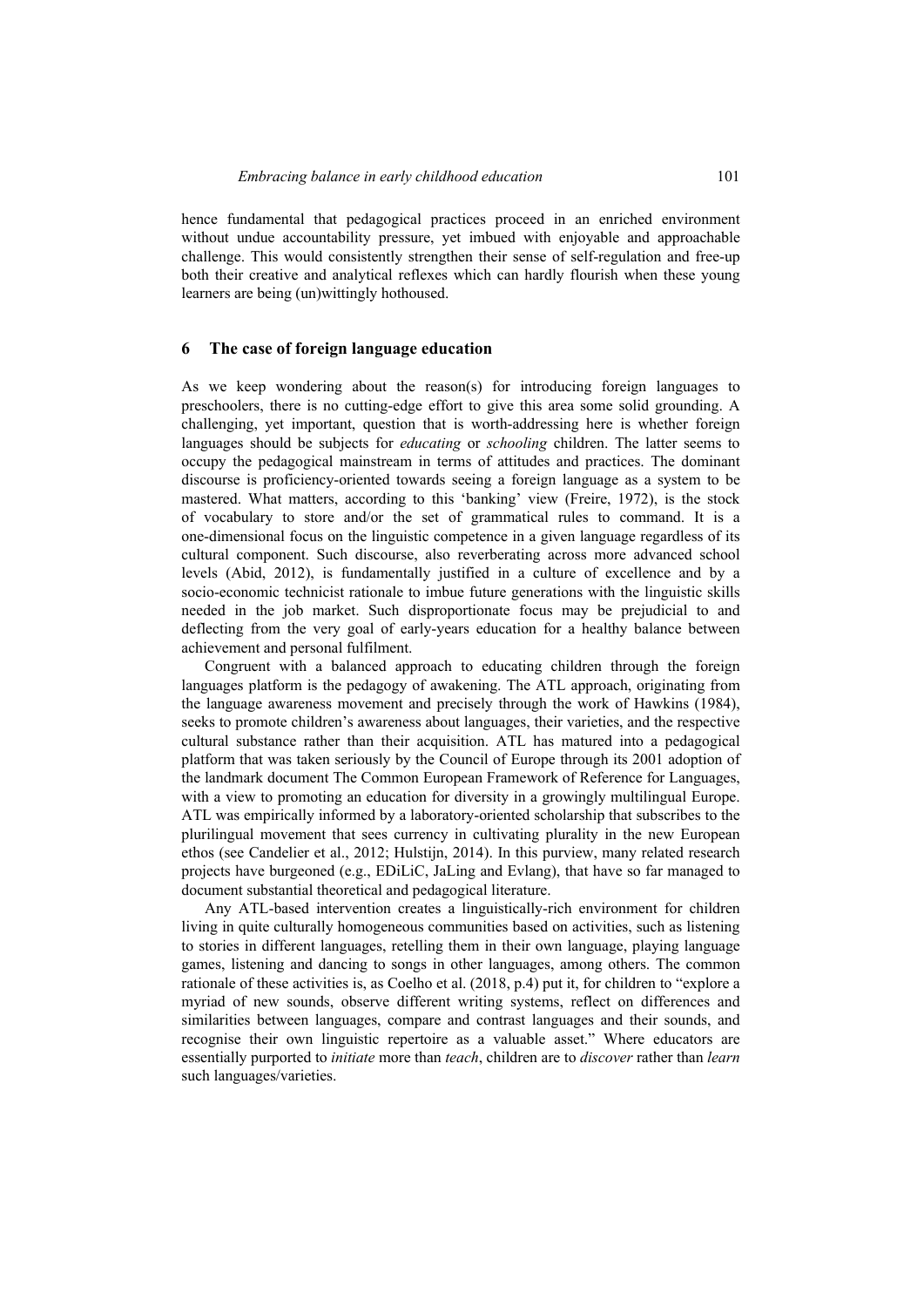Introducing ATL to preschool curricula brings to prominence the transformative value vis-à-vis the hegemony of the proficiency-based approach in foreign language education. It would gear language-focused program to new objectives fixed on personality development. One major objective is to cultivate new identities open to other cultures. In her reflection on Amartya Sen's take on identity, Costa-Pinto (2006, p.1) states that "children are boxed into identities without prior exposure to the possibilities, opportunities, and processes of individual reasoning that enable them to choose themselves." The ATL approach would instead provide a variety of opportunities for language exposure, which may imbue children with a sense of agency deemed necessary for them to grow plurilingual selves. In so doing, their ethnocentricity and sense of alterity will be offset by a stronger receptivity to other (sub)cultural differences and reflection on linguistic/cultural variation.

The balance that the ATL approach may bring to ECE language education would also lend itself to the citizenship question. In Costa-Pinto's (2006) child outlook above, the dominant educational discourse presents an aberrant image of passive citizenship through inculcating the values of obedience, dependence, and conformity (Osborne, 1991). Instead, the ATL approach, premised on the tenet of promoting the learner's agency through the values of discovery, questioning and independence, would champion an education for active citizenship. This version of citizenship would feed on a set of life-long skills which children adopt from an early age once consistently exposed to such a linguistically-rich environment through the pedagogy of discovery and inquiry. Hence, the propaedeutic effect of such pedagogical practice would figure in their ability to ask questions, express and grapple with ambiguities, voice emotions towards differences, reflect on values originating from other cultures of their own. Overall, the adoption of an ATL approach will contribute to a balance between two learning ends: the need to learn languages/cultures and the need to learn through languages/cultures.

Recent findings from the Tunisian context attest to the synergy between balance as a frame of reference and the ATL approach. In this purview, the study reported in Ben Maad (2016) suggested that the implementation of ATL may well help children as young as five-to-seven years old cultivate plurilingual selves, imbuing them with observant intercultural responsiveness. In the four-month experimental course, Ben Maad (2016) identified a significant change in the subjects' attitudes and commitment in terms of curiosity about and receptivity to cultural differences towards acquiring a stronger sense of intercultural flexibility. Such attitudinal transformation would come along a parallel development in their affective behaviour, more precisely attendant to the informants' intercultural empathy which is the ability to identify with the feelings and thoughts of people from various cultural origins. Based on post-task interview data, it follows that building on pedagogy of discovery through an ATL platform engaged them emotionally.

The ATL approach also lends itself to the balanced curriculum due its tendency to buttress children's critical thinking ability and thus keeping it proportionate with automaticity. Ben Maad (forthcoming) attests to such cognitive balance through a consequential role for foreign languages in an education for the whole brain (Zull, 2002). Using an experimental mixed-methods framework, Ben Maad (forthcoming) arranged a set of ATL-focused activities to young informants who subsequently responded to an *ad hoc* questionnaire to detect their stereotyping behaviour. On the basis of the undecided responses identified (i.e., median points at the five-Likert distribution), follow-up interview data confirmed significant indecisiveness which intimates their questioning of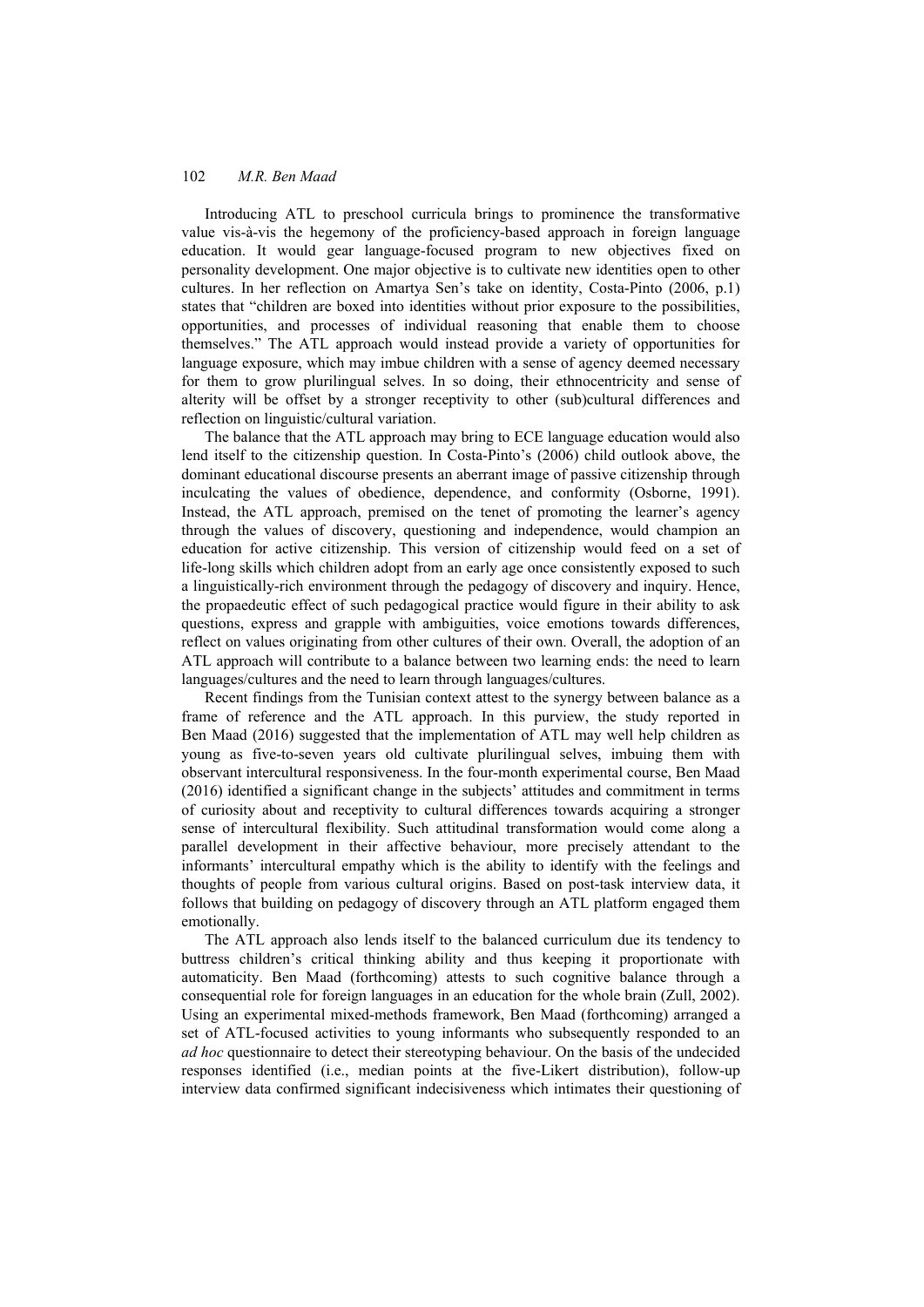some stereotypes being carefully targeted in the experimental course. However, that show of indecision is far from indexing failure in responsiveness to the (inter)cultural information, but rather as evidence for a new habit to 'deconstruct' the sum of stereotypes amassed at that age point.

While stereotyping echoes a reflexive and impressionable processing typically associated with automaticity (Bless et al., 2001), such emerging indecisiveness illustrates some cognitive readiness to think critically using high-order habits like inductive/conductive reasoning and making inferences. More bluntly perhaps, the ATL-based procedure here helped the young subjects individualise their responsiveness to cultural substance by forming hypotheses and comparing assorted (inter)cultural input. Nonetheless, the activation of such analysability apparatus does not impede the brain from rote processing nor is it prejudicial to achievement outcomes when it comes to literacy development and the accumulation of encyclopaedic knowledge about the target language/culture. However, the sum of acquisition does not comply with any form of accountability or educator-pointed mandate as it is all left to the child to individuate learning according to his/her actual needs. As such, the implementation of ATL-focused pedagogy and the unburdening of children would thus allow for a relatively balanced type of learning beyond any form of imposition.

### **7 Conclusions**

Motivated by a strong belief in the inalienable importance of balance in making ECE a real locomotive for social change, this paper represented a space for reflecting on the Tunisian case. It began with an overview of the Tunisian experience in terms of its leading institutions, the related working policies, and its lingering problems. One major problem that transpires from the overview is the lack of a joint vision pertinent to this educational sector. The outcome of this is a hard-charging environment powered by a market-minded 'culture of excellence' generating, among other things, truncated childhood that lacks the very basic skill sets (e.g., creativity, critical thinking, resilience and cooperation) necessary to survive the challenges of the 21st century. In view of the medley of views influencing the sector, the paper accentuates the need to hammer out a standard vision for a well-rounded curriculum anchored in a philosophy of balance. The concept of balance is the common denominator in terms of objectives (e.g., achievement and personal fulfilment), educators' daily practices, and the assessment of child development. To give some practical substance to this conceptual effort, the paper illustrated the approachability of this vision through focus on foreign languages education, specifically the implementation of pedagogy of awakening.

The paper went beyond the analytical task of identifying such problems in view of the effort to suggest how to grapple with them. Working towards a vision for balance can sustain consensus among research circles and the community of practice. Neither does it part with the mainstream developmental knowledge-base, nor overlook the recent trends associated with postmodern thinking in reflection of the complexity and the spirit of the 21st century challenges. Such possible symbiosis, though visibly imbued with a sense of realism, still commands joint curricular effort in terms of program implementation and educator training much like the North Carolina experience (NC Department of Public Instruction, 2003). The latter is perhaps the most testing as change does not simply come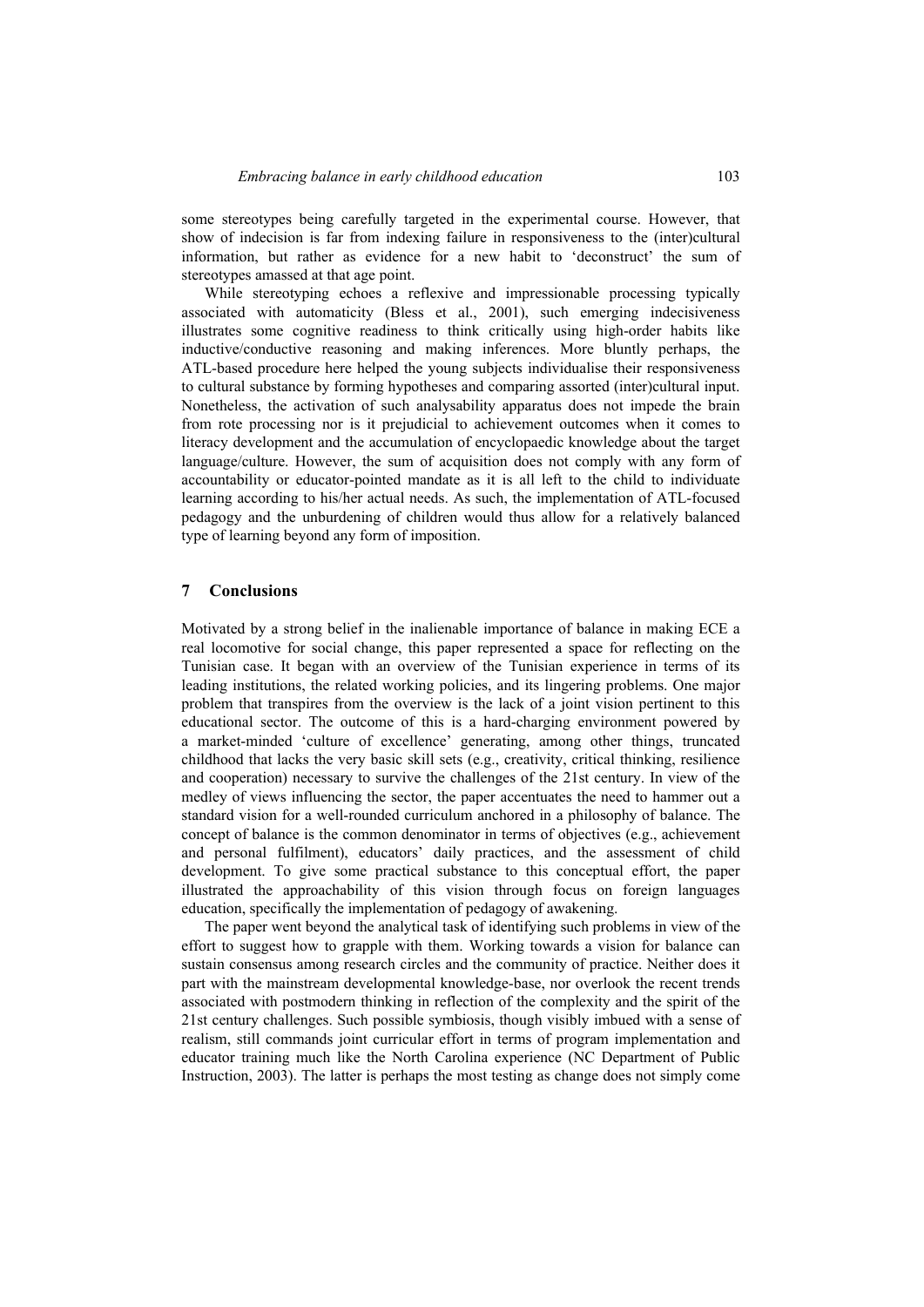up with new ideas, yet with the long process of instilling these ideas persistently into the collective consciousness of the educationalist community.

## **References**

- Abdelkafi-Koubaa, A., Younes, K., Gabsi, Z. and Jebara, H. (2012) 'Facteurs de risque de l'obésité chez l'enfant [Child obesity risk factors]', *La Tunisie Médicale*, Vol. 90, No. 5, pp.387–393.
- Abid, N. (2012) *Intercultural Language Learning in Tunisian Textbooks for EFL learners: 6th, 7th, 8th, 9th Form Basic Education Pupils as a Case Study*, unpublished Doctoral thesis, Université de Lorraine, France.
- Ben Maad, M.R. (2014) 'Rethinking foreign language education in Tunisian preschools', *Education Research International*, Article ID: 538437 [online] https://www.hindawi.com/ journals/edri/2014/538437/abs/ (accessed 22 April 2018).
- Ben Maad, M.R. (2016) 'Awakening young children to foreign languages: openness to diversity highlighted', *Language, Culture and Curriculum*, Vol. 29, No. 3, pp.319–336.
- Ben Maad, M.R. (forthcoming) 'Any role for foreign languages in promoting children's critical thinking? The case of stereotyping', *Language Awareness*.
- Ben Miled, E., Hamzaoui, H., Maaouia, A., Belajouza, M. and Rejeb, S. (1985) 'Une expérience d'éducation préscolaire [A preschool educational experience]', *CERES: Série Psychologique*, Vol. 2, pp.98–119.
- Ben Raies, M. (2015) *Quand l'Inadaptation des Jeunes Diplômés Résulte d'Une Malformation*  [*When Young Graduates Maladjustment Ensues from a Discursiveness*] [online] http://www. leaders.com.tn/article/18691 (accessed 17 April 2018).
- Ben Raies, M. (2017) *Pour Un Système Educatif Reflet de Nos Espoirs et Non de Nos Peurs*  [*Towards an Educational System Reflecting Our Hopes and Not Fears*] [online] https://www. leaders.com.tn/article/22403 (accessed 21 April 2019).
- Ben Salem, L. (1994) 'Les ingénieurs en Tunisie aux XIXe et XXe siècles [Tunisia's engineers in the twentieth and twenty-first centuries]', *Revue du Monde Musulman et de la Méditerranée*, Vol. 72, No. 1, pp.60–74.
- Bless, H., Schwarz, N., Bodenhausen, G. and Thiel, L. (2001) 'Personalized versus generalized benefits of stereotype disconfirmation: tradeoffs in the evaluation of atypical exemplars and their social group', *Journal of Experimental Social Psychology*, Vol. 37, No. 1, pp.386–397.
- Candelier, M., Daryai-Hansen, P. and Schröder-Sura, A. (2012) 'The framework of reference for pluralistic approaches to languages and cultures: a complement to the CEFR to develop plurilingual and intercultural competence', *Innovation in Language Learning and Teaching*, Vol. 6, No. 3, pp.243–257.
- Coelho, D., Andrade, A. and Portugal, G. (2018) 'The 'awakening to languages' approach at preschool: developing children's communicative competence', *Language Awareness*, Vol. 27, No. 2, pp.1–25.
- Costa-Pinto, S. (2006) 'Amartya Sen, identity and violence: the illusion of destiny', *Eras*, Vol. 8, pp.1–6.
- Davies, L. (2008) *Educating Against Extremism*, Trentham Books, Stoke on Trent and Sterling.
- Ferrari, A., Charlson, F., Norman, R., Patten, S. and Freedman, G. (2013) 'Burden of depressive disorders by country, sex, age, and year: findings from the global burden of disease study 2010', *PLOS Medicine*, Vol. 10, No. 11 [online] https://doi.org/10.1371/journal.pmed. 1001547.
- Freire, P. (1972) *Pedagogy of the Oppressed*, Penguin, Harmondsworth, UK.
- Gambetta, D. and Hertog, S. (2017) *Engineers of Jihad: The Curious Connection Between Violent Extremism and Education*, Princeton University Press, Princeton.
- Gardner, H. (1983) *Frames of Mind: The Theory of Multiple Intelligences*, Basic Books, New York.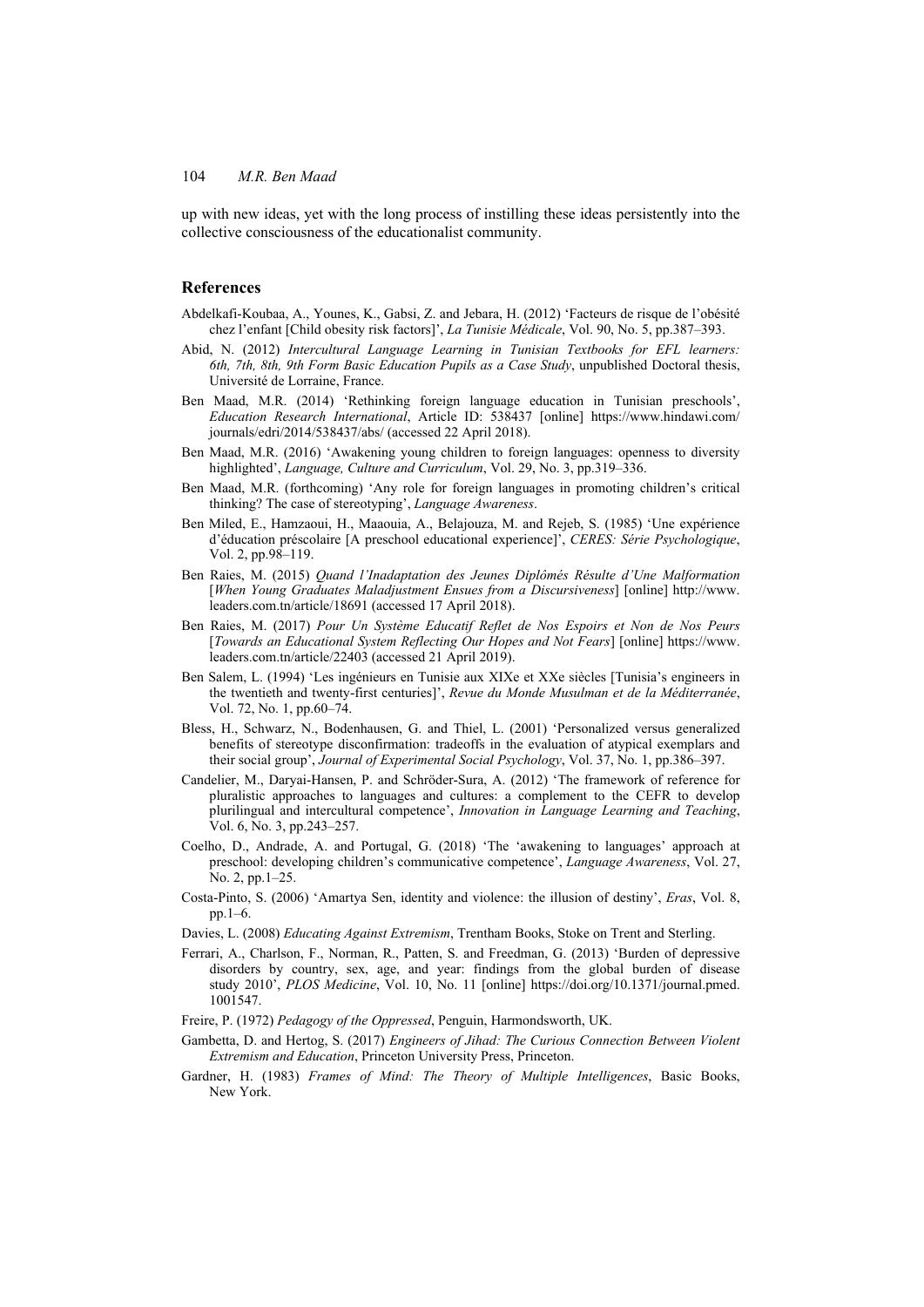- Hawkins, E. (1984) *Awareness of Language: An introduction*, Cambridge University Press, Cambridge, UK.
- Hulstijn, J. (2014) 'The common European framework of reference for languages: a challenge for applied linguistics', *ITL – International Journal of Applied Linguistics*, Vol. 165, No. 1, pp.3–18.
- Kirchner, J. (2011) *Beyond Numbers and Letters: The Need for a Balanced Approach to Prepare Students Pre-K and Up* [online] https://www.advanc-ed.org/source/beyond-numbers-andletters-need-balanced-approach-prepare-students-pre-k-and (accessed 19 April 2019).
- Kumar, U. (2016) *The Routledge International Handbook of Psychosocial Resilience*, Taylor and Francis, London, UK.
- Ladjili-Mouchette, J. (2013) 'Le kuttab et le jardin d'enfants en Tunisie [The kutteb and kindergartens in Tunisia]', in Bleuchot, H. (Ed.): *Les Institutions Traditionnelles Dans Le Monde Arabe* [*The Traditional Institutions in the Arab World*], pp.125–149, CNRS/Aix Marseille Université.
- Marcon, R. (2012) 'The importance of balance in early childhood programs', in Suggate, S. and Reese, E. (Eds.): *Contemporary Debates in Childhood Education and Development*, pp.159–168, Routledge, Abingdon.
- Masmoudi, J., Charfeddine, F., Trabelsi, S., Feki, I., Ben Ayad, B., Guermazi, M. and Jaoua, A. (2014) 'La dépression du postpartum: prévalence et facteurs de risque étude prospective concernant 302 parturientes tunisiennes [Postpartum depression: prevalence and risk factors in an exploratory study of 302 Tunisian parturients]', *Tunisie Médicale*, Vol. 92, No. 10, pp.615–621.
- Merrotsy, P. (2017) *Pedagogy for Creative Problem Solving*, Routledge, South Melbourne, Australia.
- Morrison, N. (2014) *Too Much Too Soon: Why Children Should Spend More Time Playing and Start School Later* [online] https://www.forbes.com/sites/nickmorrison/#11d0cfec6637 (accessed 5 May 2019).
- NC Department of Public Instruction (2003) *The Balanced Curriculum: A Guiding Document for Scheduling and Implementation of the North Carolina Standard Course of Study at the Elementary Level* [online] http://www.dpi.state.nc.us/docs/curriculum/balancedcurriculum. pdf (accessed 16 August 2018).
- Organization for Economic Co-operation and Development (OECD) (2015) *Education at a Glance* [online] http://www.oecd.org/edu/education-at-a-glance-2015.htm (accessed 28 May 2018).
- Osborne, K. (1991) *Teaching for Democratic Citizenship*, Our Schools/Our Selves Education Foundation, Toronto, Canada.
- Partnership for 21st Century Learning (2017) *Framework for 21st Century Learning* [online] http://www.p21.org/about-us/p21-framework (accessed 9 March 2018).
- Rose, M. (2015) *Immunizing the Mind: How Can Education Reform Contribute to Neutralising Violent Extremism?* [online] https://www.britishcouncil.org/sites/default/files/immunising\_ the mind working paper.pdf (accessed 6 September 2018).
- Ryan, S. and Grieshaber, S. (2005) 'Shifting from developmental to postmodern practices in early childhood teacher education', *Journal of Teacher Education*, Vol. 56, No. 1, pp.34–45.
- Schwartz, S. (2008) 'Scientific training and radical Islam', *Middle Eastern Quarterly* [online] http://www.meforum.org/1861/scientific-training-and-radical-islam (accessed 2 May 2019).
- Selby, E., Shaw, E. and Houtz, J. (2005) 'The creative personality', *Gifted Child Quarterly*, Vol. 49, No. 1, pp.300–314.
- Zull, J. (2002) *The Art of Changing the Brain: Enriching the Practice of Teaching by Exploring the Biology of Learning*, Stylus Publishing, New York.